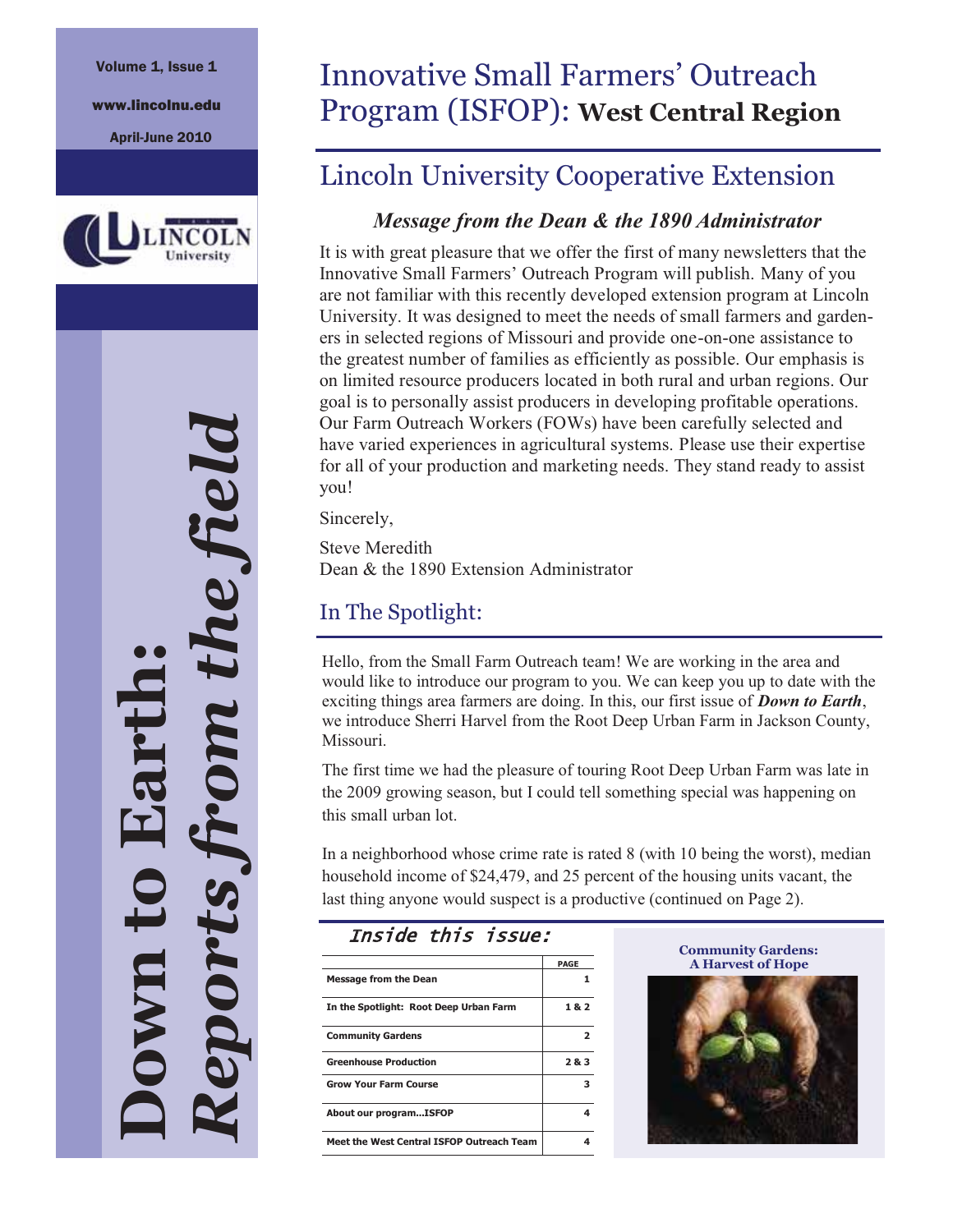#### Root Deep Urban Farm (continued from Page 1)

urban farm bringing life and fresh food back into the neighborhood. Root Deep Urban Farm is a diamond in the rough and an oasis in a desert of concrete, abandoned buildings and empty lots.

We were caught by surprise when we learned Sherri had no experience growing anything until 1999. That was the year she received a knock at the door from a lady in her neighborhood asking if she would like a space to grow in the local community garden. Sherri dove right in and started growing. By 2001, she was selling at her first farmers market on Linwood and Troost.

"My mother and Grandmother were very excited about what I was doing. They bragged and bragged about it," Sherri told us. They were very proud of her farming enterprise.

She went on to say, "People kept asking me if I was from the south, because people just didn't grow food here!"

Obviously, that is no longer the case. Sherri learned a lot of what she knows about farming from spending time at the Kansas City Community Gardens and the Kansas City Center for Urban Agriculture where she rents greenhouse space in the spring to grow her vegetable starts. In 2005, Sherri took a big plunge and purchased an empty urban lot on  $18<sup>th</sup>$  and College in Kansas City, MO where she now farms.

The farm is no more than a fourth of an acre, but it is very productive. Using organic, sustainable farming practices, she is able to feed her family, support six member CSA, sell at three farmers markets and share extra produce with the neighborhood. Mostly vegetables are grown on the farm, with the exception of a few productive raspberry and blackberry bushes that line the fence.

Sherri is now able to supplement her income from the farm enough so that she only needs a part time job to support her family.

"The part-time job is a necessity in the winter time when there is no farm income," says Sherri.



#### Plans for Community Gardens Underway

Community gardens are bringing seeds of hope to urban communities. The concept of the garden is to provide quality food to gardening participants. As those of us who garden know, there are multiple benefits from planting a seed and watching it grow; food budgets are expanded, there is physical exercise involved and of course, the mental health benefits from just being outside and connecting with neighbors. Less obvious benefits can be

far reaching; bonds forming between gardeners, neighborhood enhancement and even a decrease in crime occurs in neighborhoods where gardens exist. Lincoln currently works with gardens in a number of emerging Community Gardens in the Kansas City metro area.

Want to start a garden in your neighborhood? Lincoln University Extension can help!



# High Tunnels

In the past year you may have heard the phrase high tunnel mentioned quite a few times. More and more Missouri farmers have learned of the benefits of high tunnels and started to use this simple technology in their operations in order to maximize their crop potential and to extend the growing season.

A high tunnel, sometimes referred to as a hoop house, is simply an unheated plasticcovered temporary structure that provides



*Photo of a Quonset-style High Tunnel. From www.hightunnel.org.* 

crop protection from environmental elements, such as rain, frost and sun. The use of high tunnels in a vegetable operation can provide the opportunity to start crops in the field early and grow them late. There has also been some research conducted by Kansas State University that suggests some small fruits, like raspberries and blueberries, do better in high tunnels than they do out in the open. (continued on Page 3)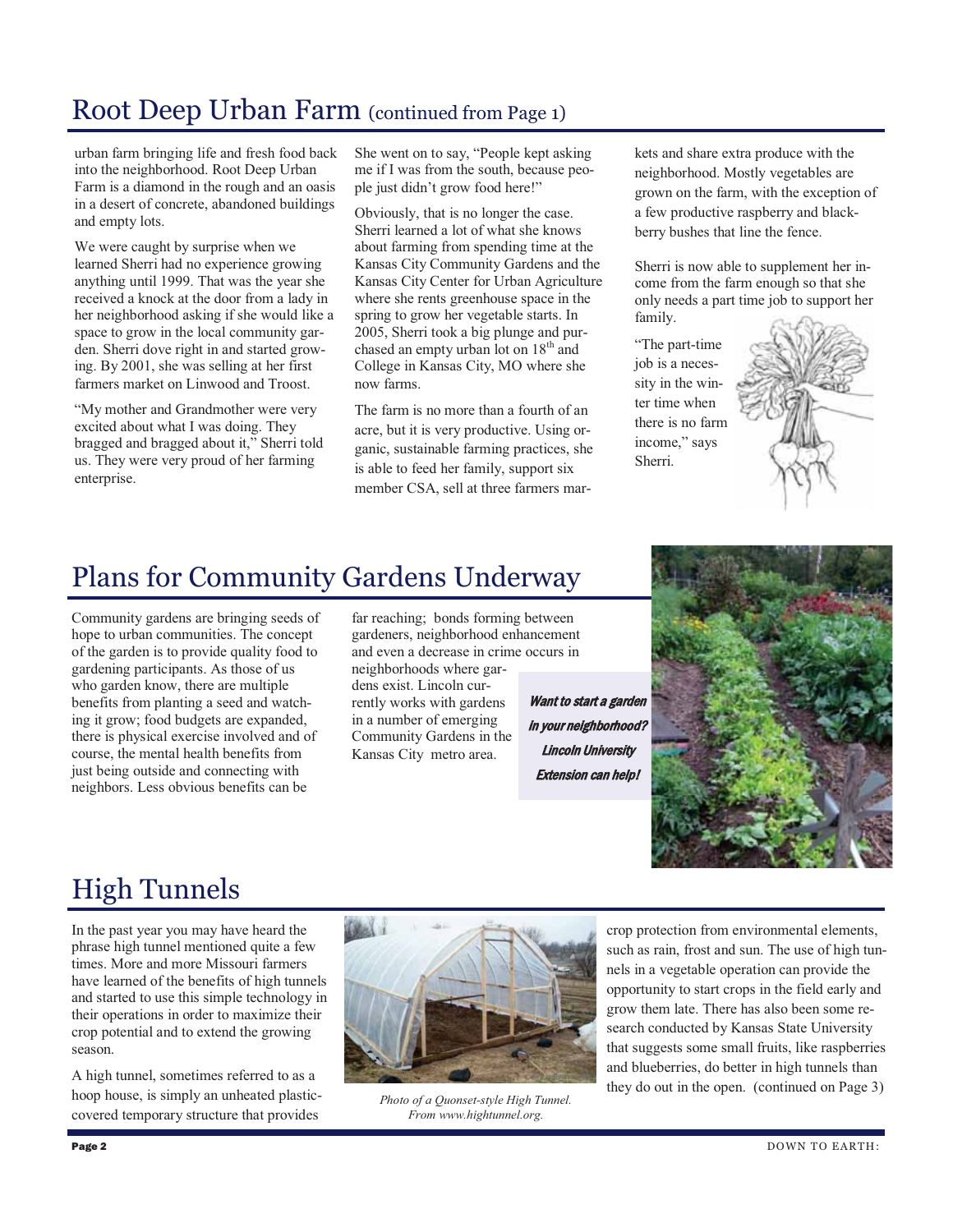## High Tunnels (continued from Page 2)

The two main styles of high tunnels are Gothic and Quonset, both having their advantages and disadvantages. While the Quonset-style is loved for its simplicity and easy construction, the Gothic-style high tunnel is praised for its ability to withstand snow loads. Because of the design of the gothic high tunnel, it allows up to 15 percent more room for growing against the inside walls.

No matter what style is chosen, you can design your high tunnel to be movable. A few years ago this idea was not as popular as it is today, but it is now easier to find high tunnels that were designed to be moved. Most movable high tunnels will be constructed on tracks. It can take as few as two people to move a 96-foot tunnel to a new location. The major benefit of having a movable high tunnel is that you can rotate your crops; and, if you are

an organic grower, this is an essential management strategy for keeping down pests and disease as well as maintaining soil fertility.

There are many plans online and companies that sell high tunnels, so the cost for a tunnel can vary quite a bit. The cost for an average size high tunnel (20 feet wide x 10 feet tall x 96 feet long) including plastic and the other materials needed for construction can range from \$0.75-\$2.50 per square foot. Other costs to consider are: end walls for the tunnel, labor, shipping, irrigation equipment, soil amendments (if it's not movable), new plastic every 3-5 years and replacement parts.

High tunnels are a very useful tool in making the most out of your acreage. They can also make you a more consistent producer. You will have vegetables sooner and longer in the season than everyone else, which could result in a more loyal customer base. Some growers are able to pay for their high tunnels within three years.

If you are interested in a high tunnel for your operation, there are some excellent resources available on the internet. One of the best sites is www.hightunnels.org.

They have a listserv you can join and connect with farmers who are using high tunnels. They will share knowledge and ask questions to their peers that you can utilize. Two more useful web addresses to look at are :

http://extension.org/article/18622 http://attra.ncat.org/attra-pub/PDF/ seasonext.pdf

#### Grow Your Farm Course

Recently the Lincoln University Cooperative Extension (LUCE) and the University of Missouri's (MU) Extension offices teamed up to offer the Grow Your Farm business planning course for beginning farmers. It was a ten session course, alternating between Higginsville and Warrensburg. It offered valuable information and guidance on writing a business plan and putting your farm enterprise ideas down on paper.

We had ten farms that participated in the course, most of which are new and beginning farmers. There were a few experienced farmers wanting to try new enterprises.

We started the course off with a session led by Debi Kelly from MU, who is coauthor of the Grow Your Farm curriculum. Participants had the opportunity to think about how their values fit with what



they wanted to accomplish with their farming enterprises. Writing mission statements for their farms helped them gain more clarity into the direction they wanted to go.

Since that first session, we have had guest speakers from LUCE, MU Extension, the Farm Service Agency (FSA), the Natural Resource Conservation Service (NRCS) and farmers who shared their personal experiences and struggles with the participants.

Farm visits were also part of the course. The participants had the opportunity to visit Breezy Hill Farm, a pastured beef operation, and the Fahrmeier Farm, a diverse farm that has a winery, does greenhouse production and large scale vegetable production—some of which is produced in high tunnels.

These farm visits were a valuable way for



participants to see the potential their own farms could reach, hear about real life struggles on the farm and experience a diversity of farming styles. These farm visits were very informal and the participants had the chance to ask any and all questions they might have.

In our tenth and last session, the participants shared the farm plans that they had been working on since the course began nearly two months before. This was their moment to share their own farm plans and express these into words, which was a very important step in making their dream a reality.

Please contact ISFOP, if you would like more information on the next Grow Your Farm course.

*Katie Nixon: (816) 809-5074*